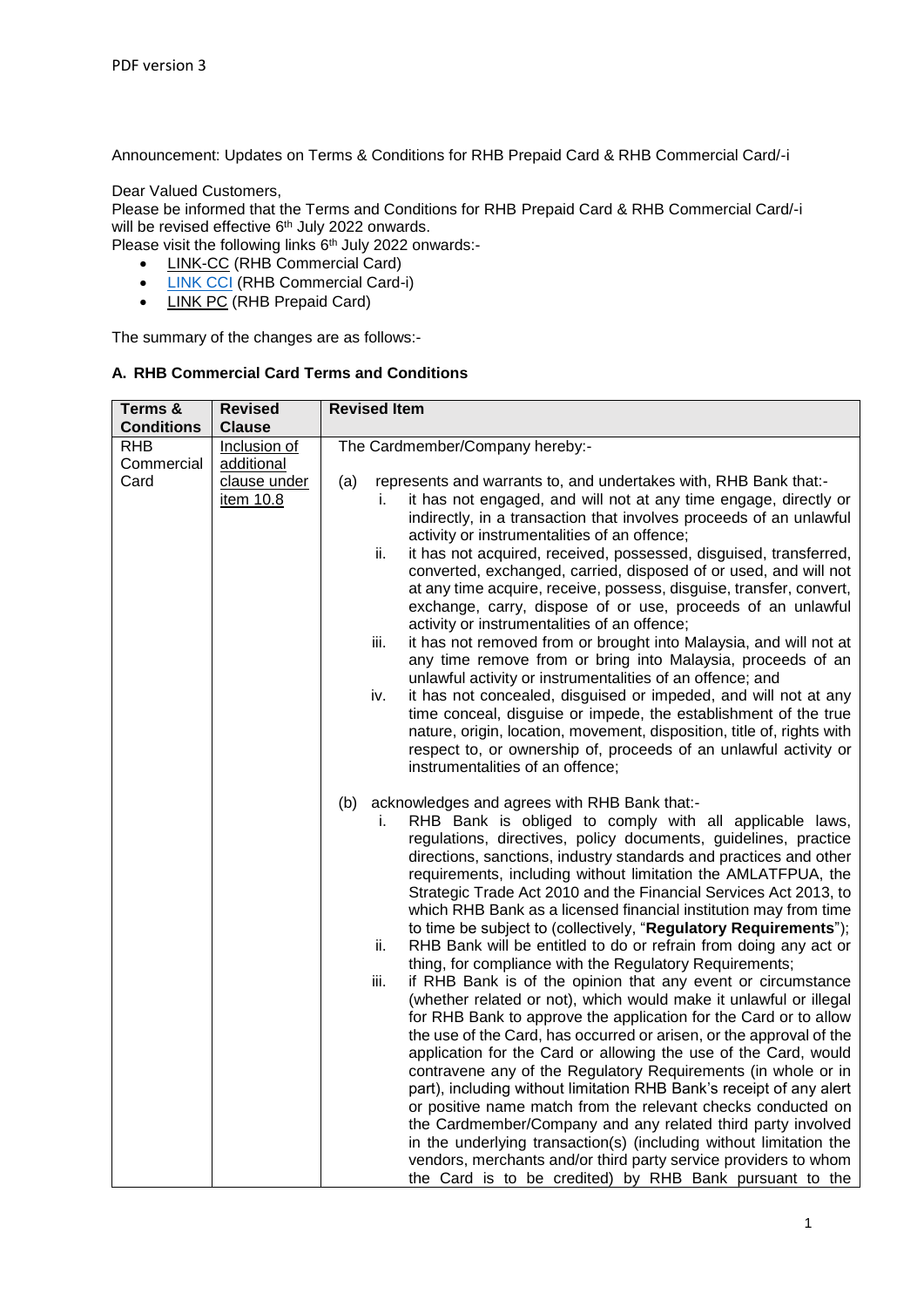| Terms &<br><b>Conditions</b> | <b>Revised</b><br><b>Clause</b> | <b>Revised Item</b>                                                                                                                                                                                                                                                                                                                                                                                                                                                                         |  |
|------------------------------|---------------------------------|---------------------------------------------------------------------------------------------------------------------------------------------------------------------------------------------------------------------------------------------------------------------------------------------------------------------------------------------------------------------------------------------------------------------------------------------------------------------------------------------|--|
|                              |                                 | Regulatory Requirements, then, notwithstanding anything to<br>contrary contained in this Agreement, RHB Bank will, at any time<br>without notice, be entitled to:-                                                                                                                                                                                                                                                                                                                          |  |
|                              |                                 | (aa) reject the Cardmember/Company's application and do all<br>such acts and things as may be necessary to comply with<br>the Regulatory Requirements;<br>(bb) suspend the Card, and do all such acts and things as may<br>be necessary to comply with the Regulatory Requirements;<br>and/ or<br>(cc) cancel the Card and terminate its relationship with the<br>Cardmember/Company, and do all such acts and things as<br>may be necessary to comply with the Regulatory<br>Requirements. |  |
|                              |                                 | If the Card is cancelled / terminated by RHB Bank pursuant to<br>their compliance to Regulatory Requirements: -<br>the debts will immediately become due and payable;<br>(aa)<br>no utilisation of the Card will be allowed; and<br>(bb)<br>RHB Bank will be entitled to exercise all or any of its rights<br>(cc)<br>and remedies available to it under this Agreement and the<br>applicable laws or otherwise;                                                                            |  |
|                              |                                 | iv.<br>it will provide all such documents and information as RHB Bank<br>may require (at all times during the term of the business<br>relationship) for the purposes of complying with the Regulatory<br>Requirements;                                                                                                                                                                                                                                                                      |  |
|                              |                                 | RHB Bank will be entitled to freeze / seize the Card under its<br>ν.<br>control or due from any source to it, pursuant to order(s) from<br>enforcement agency(ies) until such further notice (revocation<br>order) is received from the said enforcement agency or the cease<br>of the order (whichever the first); or unless there is a variation<br>order.                                                                                                                                |  |
|                              |                                 | undertakes and agrees with RHB Bank that:-<br>(C)<br>it will at all times observe with RHB Bank's steps in undertaking<br>İ.<br>their obligations towards complying with the Regulatory<br>Requirements;                                                                                                                                                                                                                                                                                    |  |
|                              |                                 | it will be fully liable if found to have contravened the Regulatory<br>ii.<br>Requirements causing legal repercussion to RHB Bank due to its<br>actions; and                                                                                                                                                                                                                                                                                                                                |  |
|                              |                                 | it understands that any breach(es) due to AMLATFPUA and<br>iii.<br>sanction requirements are non-negotiable.                                                                                                                                                                                                                                                                                                                                                                                |  |
|                              |                                 | For the purpose of this Clause 10.8: -                                                                                                                                                                                                                                                                                                                                                                                                                                                      |  |
|                              |                                 | "instrumentalities of an offence" means: -                                                                                                                                                                                                                                                                                                                                                                                                                                                  |  |
|                              |                                 | (a) anything which is used in, or in connection with, the commission of any<br>unlawful activity; or<br>any property which is wholly or partly used in, or in connection with, the<br>(b)<br>commission of any unlawful activity,                                                                                                                                                                                                                                                           |  |
|                              |                                 | whether the thing or property is situated within or outside Malaysia.                                                                                                                                                                                                                                                                                                                                                                                                                       |  |
|                              |                                 | "proceeds of an unlawful activity" means any property, or any economic<br>advantage or economic gain from such property, within or outside Malaysia:                                                                                                                                                                                                                                                                                                                                        |  |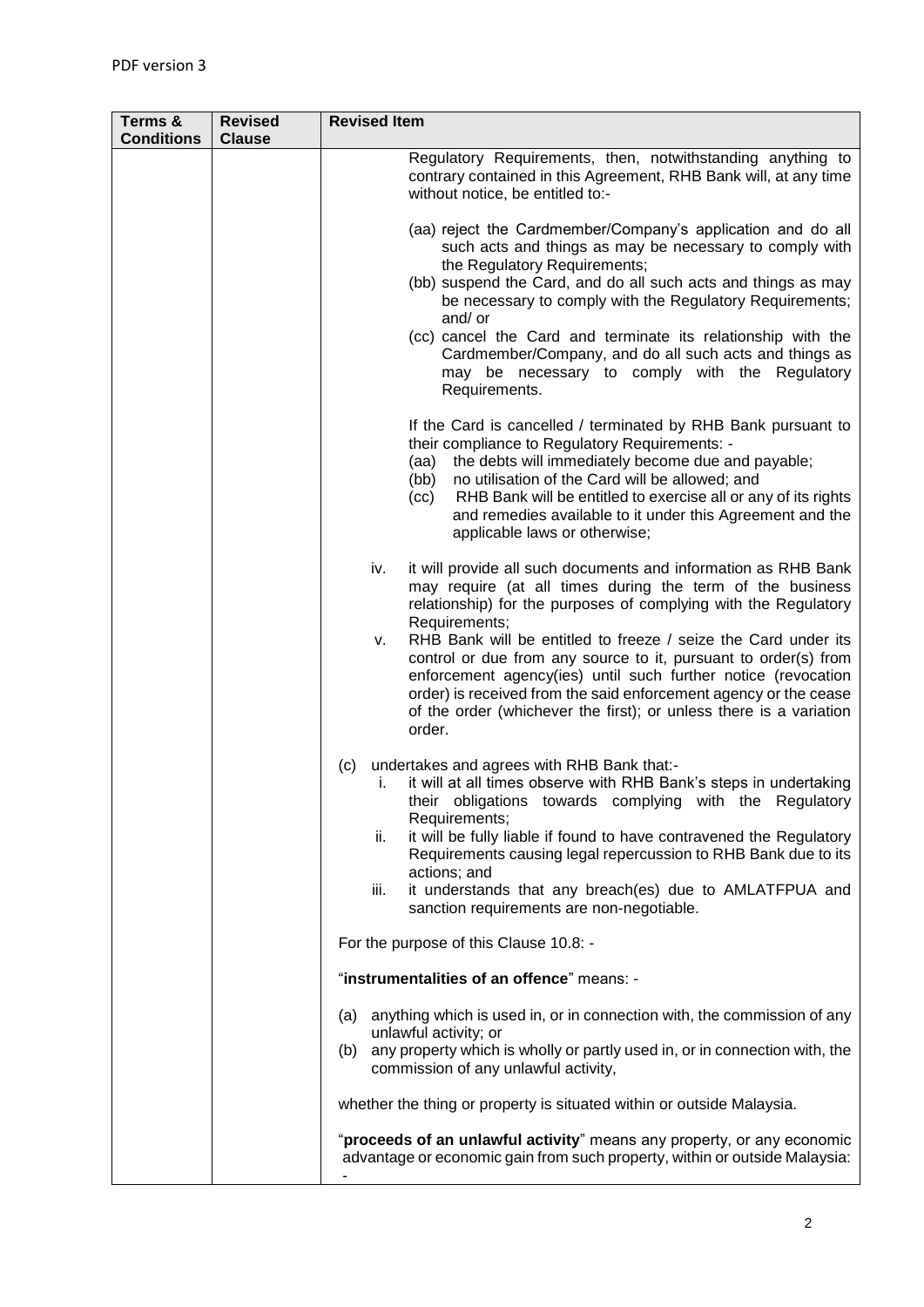| Terms &<br><b>Conditions</b> | <b>Revised</b><br><b>Clause</b> | <b>Revised Item</b>                                                                                                                                                                                                                                                                                                                                                                                                                                                                                                                                                                                                                                                                                                                                                                                                                                           |  |
|------------------------------|---------------------------------|---------------------------------------------------------------------------------------------------------------------------------------------------------------------------------------------------------------------------------------------------------------------------------------------------------------------------------------------------------------------------------------------------------------------------------------------------------------------------------------------------------------------------------------------------------------------------------------------------------------------------------------------------------------------------------------------------------------------------------------------------------------------------------------------------------------------------------------------------------------|--|
|                              |                                 |                                                                                                                                                                                                                                                                                                                                                                                                                                                                                                                                                                                                                                                                                                                                                                                                                                                               |  |
|                              |                                 | (a) which is wholly or partly: -<br>derived or obtained, directly or indirectly, by any person from any<br>i.<br>unlawful activity;<br>derived or obtained from a disposal or other dealings with the<br>ii.<br>property referred to in sub-clause (i); or<br>acquired using the property derived or obtained by any person<br>iii.<br>through any disposal or other dealings referred to in sub-clause<br>$(i)$ or $(ii)$ ; or<br>(b) which, wholly or partly, due to any circumstances such as its nature,<br>value, location or place of discovery, or to the time, manner or place of<br>its acquisition, or the person from whom it was acquired, or its proximity<br>to other property referred to in sub-clause (a)(i), (ii) or (iii), can be<br>reasonably believed to be property falling within the scope of sub-<br>clause (a) (i), (ii) or (iii); |  |
|                              |                                 | "property" means: -                                                                                                                                                                                                                                                                                                                                                                                                                                                                                                                                                                                                                                                                                                                                                                                                                                           |  |
|                              |                                 | (a) assets of every kind, whether corporeal or incorporeal, moveable or<br>immovable, tangible or intangible, however acquired; or<br>legal documents or instruments in any form, including electronic or<br>(b)<br>digital, evidencing title to, or interest in, such assets, including<br>currency, bank credits, deposits and other financial resources,<br>traveller's cheques, bank cheques, money orders, capital market<br>products, drafts and letters of credit,                                                                                                                                                                                                                                                                                                                                                                                     |  |
|                              |                                 | whether situated within or outside Malaysia, and includes a legal or<br>equitable interest, whether full or partial, in any such property;                                                                                                                                                                                                                                                                                                                                                                                                                                                                                                                                                                                                                                                                                                                    |  |
|                              |                                 | "unlawful activity" means: -                                                                                                                                                                                                                                                                                                                                                                                                                                                                                                                                                                                                                                                                                                                                                                                                                                  |  |
|                              |                                 | (a) any activity which constitutes any serious offence or any foreign<br>serious offence; or<br>(b) any activity which is of such a nature, or occurs in such circumstances,<br>that it results in or leads to the commission of any serious offence or<br>any foreign serious offence,                                                                                                                                                                                                                                                                                                                                                                                                                                                                                                                                                                       |  |
|                              |                                 | regardless whether such activity, wholly or partly, takes place within or<br>outside Malaysia;                                                                                                                                                                                                                                                                                                                                                                                                                                                                                                                                                                                                                                                                                                                                                                |  |
|                              |                                 | "serious offence" means: -                                                                                                                                                                                                                                                                                                                                                                                                                                                                                                                                                                                                                                                                                                                                                                                                                                    |  |
|                              |                                 | any of the offences specified in the Second Schedule of AMLATFPUA;<br>(a)<br>(b) an attempt to commit any of those offences; or<br>the abetment of any of those offences;<br>(c)                                                                                                                                                                                                                                                                                                                                                                                                                                                                                                                                                                                                                                                                              |  |
|                              |                                 | "transaction" includes an arrangement to open an account involving two<br>or more persons and any related transaction between any of the persons<br>concerned and another.                                                                                                                                                                                                                                                                                                                                                                                                                                                                                                                                                                                                                                                                                    |  |

## **B. RHB Prepaid Card**

| Terms &<br><b>Conditions</b> | <b>Revised Clause</b> | <b>Revised Item</b> |
|------------------------------|-----------------------|---------------------|
| <b>RHB Prepaid</b>           | Removal of the BNM    |                     |
|                              |                       |                     |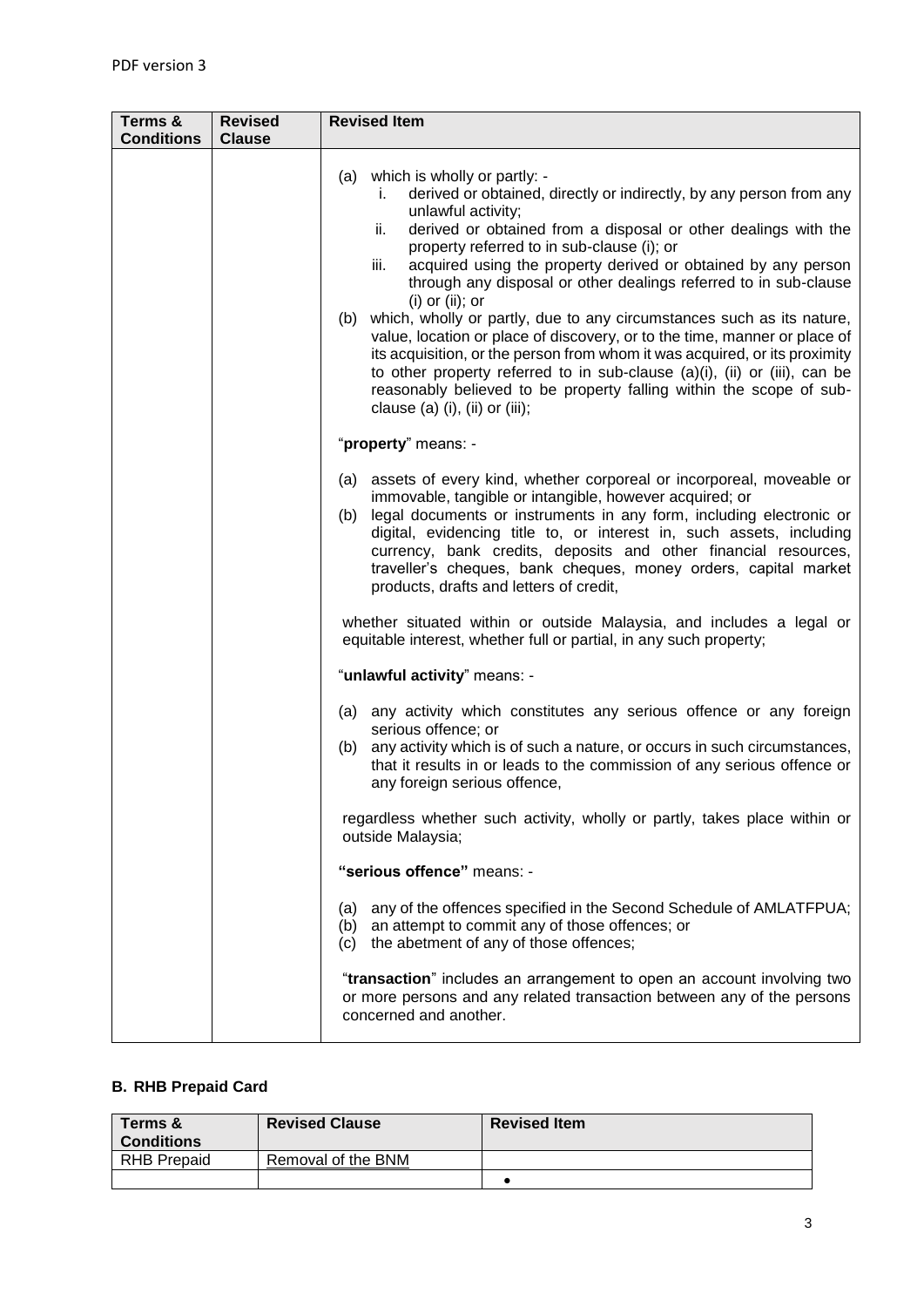|  |  |  |  |  | C. RHB Credit & Charge Card-i Services Visa Cardholder Agreement |  |
|--|--|--|--|--|------------------------------------------------------------------|--|
|--|--|--|--|--|------------------------------------------------------------------|--|

| Terms &           | <b>Revised</b> | <b>Revised Item</b>                                                                                                                                                                                                                                                                                                                                                                                                                                                                                                                                                                                                                                                                                                                                                                                                                                                                                                                                                                                                                                                                                                                                                                                                                                                                                                                                                                                                                                                                                                                  |  |  |
|-------------------|----------------|--------------------------------------------------------------------------------------------------------------------------------------------------------------------------------------------------------------------------------------------------------------------------------------------------------------------------------------------------------------------------------------------------------------------------------------------------------------------------------------------------------------------------------------------------------------------------------------------------------------------------------------------------------------------------------------------------------------------------------------------------------------------------------------------------------------------------------------------------------------------------------------------------------------------------------------------------------------------------------------------------------------------------------------------------------------------------------------------------------------------------------------------------------------------------------------------------------------------------------------------------------------------------------------------------------------------------------------------------------------------------------------------------------------------------------------------------------------------------------------------------------------------------------------|--|--|
| <b>Conditions</b> | <b>Clause</b>  |                                                                                                                                                                                                                                                                                                                                                                                                                                                                                                                                                                                                                                                                                                                                                                                                                                                                                                                                                                                                                                                                                                                                                                                                                                                                                                                                                                                                                                                                                                                                      |  |  |
| RHB Credit &      | Inclusion      | 11.8 The Cardholder hereby:-                                                                                                                                                                                                                                                                                                                                                                                                                                                                                                                                                                                                                                                                                                                                                                                                                                                                                                                                                                                                                                                                                                                                                                                                                                                                                                                                                                                                                                                                                                         |  |  |
| Charge Card-i     | of             |                                                                                                                                                                                                                                                                                                                                                                                                                                                                                                                                                                                                                                                                                                                                                                                                                                                                                                                                                                                                                                                                                                                                                                                                                                                                                                                                                                                                                                                                                                                                      |  |  |
| Services Visa     | additional     |                                                                                                                                                                                                                                                                                                                                                                                                                                                                                                                                                                                                                                                                                                                                                                                                                                                                                                                                                                                                                                                                                                                                                                                                                                                                                                                                                                                                                                                                                                                                      |  |  |
| <b>Cardholder</b> | clause         |                                                                                                                                                                                                                                                                                                                                                                                                                                                                                                                                                                                                                                                                                                                                                                                                                                                                                                                                                                                                                                                                                                                                                                                                                                                                                                                                                                                                                                                                                                                                      |  |  |
| <b>Agreement</b>  | under          |                                                                                                                                                                                                                                                                                                                                                                                                                                                                                                                                                                                                                                                                                                                                                                                                                                                                                                                                                                                                                                                                                                                                                                                                                                                                                                                                                                                                                                                                                                                                      |  |  |
|                   | item 11.8      | (a)<br>represents and warrants to, and undertakes with, the Bank<br>that:-<br>i.<br>it has not engaged, and will not at any time engage,<br>directly or indirectly, in a transaction that involves<br>proceeds of an unlawful activity or instrumentalities of an<br>offence;<br>ii.<br>it has not acquired, received, possessed, disguised,<br>transferred, converted, exchanged, carried, disposed of or<br>used, and will not at any time acquire, receive, possess,<br>disguise, transfer, convert, exchange, carry, dispose of or<br>use, proceeds of an unlawful activity or instrumentalities<br>of an offence;<br>it has not removed from or brought into Malaysia, and will<br>iii.<br>not at any time remove from or bring into Malaysia,<br>proceeds of an unlawful activity or instrumentalities of an<br>offence; and<br>it has not concealed, disguised or impeded, and will not at<br>iv.<br>any time conceal, disguise or impede, the establishment<br>of the true nature, origin, location, movement, disposition,<br>title of, rights with respect to, or ownership of, proceeds of<br>an unlawful activity or instrumentalities of an offence;<br>acknowledges and agrees with the Bank that:-<br>(b)<br>i.<br>The Bank is obliged to comply with all applicable laws,<br>regulations, directives, policy documents, guidelines,                                                                                                                                                                                  |  |  |
|                   |                | practice directions, sanctions, industry standards and<br>practices and other requirements, including without<br>limitation the AMLATFPUA, the Strategic Trade Act 2010<br>and the Islamic Financial Services Act 2013, to which the<br>Bank as a licensed financial institution may from time to<br>(collectively,<br>"Regulatory<br>time<br>be<br>subject<br>to<br>Requirements");<br>The Bank will be entitled to do or refrain from doing any<br>ii.<br>act or thing, for compliance with the Regulatory<br>Requirements;<br>if the Bank is of the opinion that any event or circumstance<br>iii.<br>(whether related or not), which would make it unlawful or<br>illegal for the Bank to approve the application for the Card<br>or to allow the use of the Card, has occurred or arisen, or<br>the approval of the application for the Card or allowing the<br>use of the Card, would contravene any of the Regulatory<br>Requirements (in whole or in part), including without<br>limitation the Bank's receipt of any alert or positive name<br>match from the relevant checks conducted on the<br>Cardholder and any related third party involved in the<br>underlying transaction(s) (including without limitation the<br>vendors, merchants and/or third party service providers to<br>whom the Card is to be credited) by the Bank pursuant to<br>the Regulatory Requirements, then, notwithstanding<br>anything to contrary contained in this Agreement, the Bank<br>will, at any time without notice, be entitled to:- |  |  |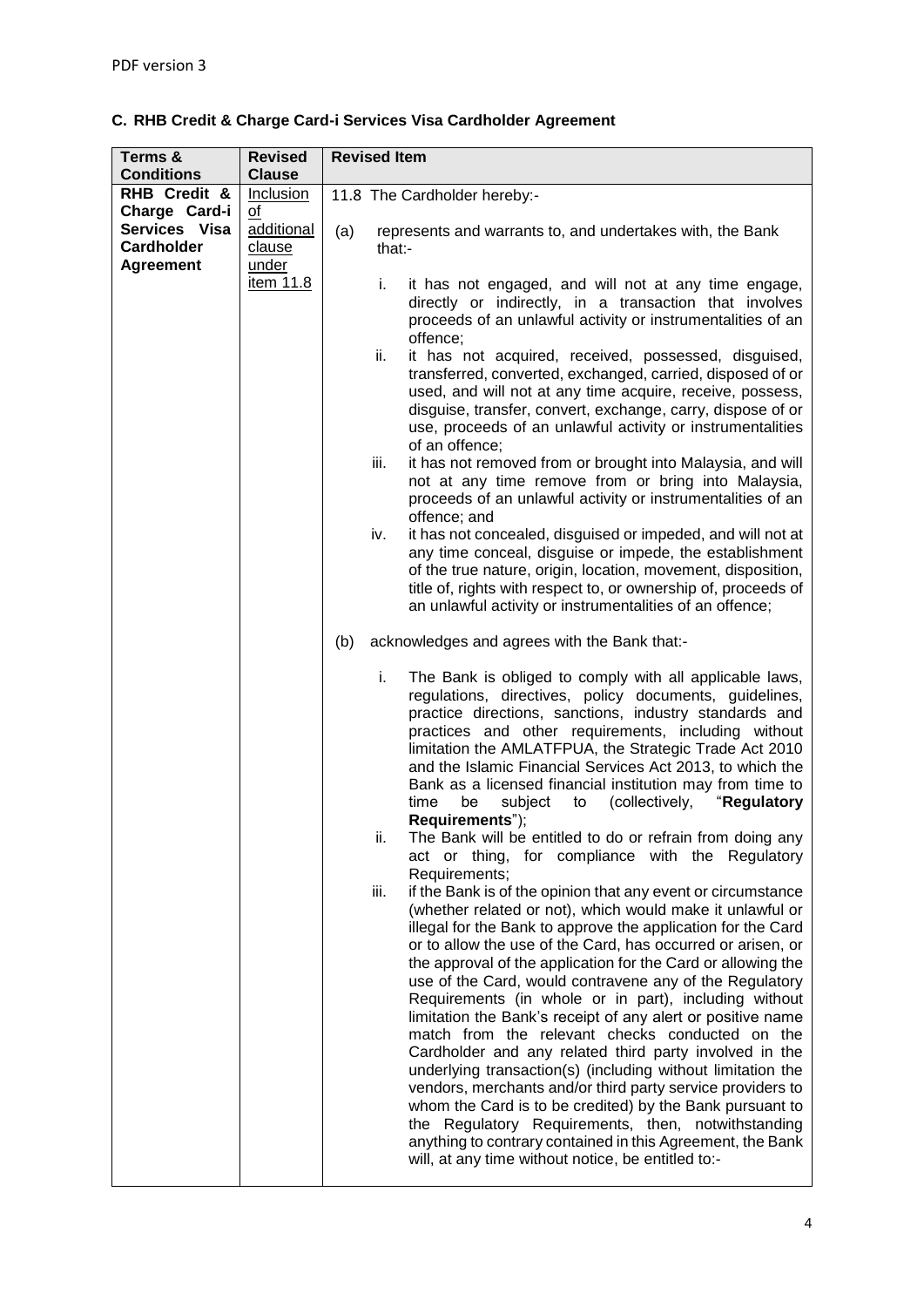| Terms &<br><b>Conditions</b> | <b>Revised</b><br><b>Clause</b> | <b>Revised Item</b>                                                                                                                                                                                                                                                                                                                                                                                                                                                                                                                                                                    |  |  |
|------------------------------|---------------------------------|----------------------------------------------------------------------------------------------------------------------------------------------------------------------------------------------------------------------------------------------------------------------------------------------------------------------------------------------------------------------------------------------------------------------------------------------------------------------------------------------------------------------------------------------------------------------------------------|--|--|
|                              |                                 | (aa) reject the Cardholder's application and do all such<br>acts and things as may be necessary to comply with<br>the Regulatory Requirements;<br>(bb) suspend the Card, and do all such acts and things as<br>may be necessary to comply with the Regulatory<br>Requirements; and/ or<br>(cc) cancel the Card and terminate its relationship with the<br>Cardholder, and do all such acts and things as may<br>be necessary to comply with the Regulatory<br>Requirements.                                                                                                            |  |  |
|                              |                                 | If the Card is cancelled / terminated by the Bank pursuant<br>to their compliance to Regulatory Requirements: -                                                                                                                                                                                                                                                                                                                                                                                                                                                                        |  |  |
|                              |                                 | (aa) the debts will immediately become due and payable;<br>(bb) no utilisation of the Card will be allowed; and<br>(cc) The Bank will be entitled to exercise all or any of its<br>rights and remedies available to it under this<br>Agreement and the applicable laws or otherwise;                                                                                                                                                                                                                                                                                                   |  |  |
|                              |                                 | it will provide all such documents and information as the<br>iv.<br>Bank may require (at all times during the term of the<br>business relationship) for the purposes of complying with<br>the Regulatory Requirements;<br>The Bank will be entitled to freeze / seize the Card under<br>ν.<br>its control or due from any source to it, pursuant to order(s)<br>from enforcement agency(ies) until such further notice<br>(revocation order) is received from the said enforcement<br>agency or the cease of the order (whichever the first); or<br>unless there is a variation order. |  |  |
|                              |                                 | undertakes and agrees with the Bank that:-<br>(c)<br>it will at all times observe with the Bank's steps in<br>i.<br>undertaking their obligations towards complying with the<br><b>Regulatory Requirements;</b><br>it will be fully liable if found to have contravened the<br>ii.<br>Regulatory Requirements causing legal repercussion to<br>The Bank due to its actions; and<br>it understands that any breach(es) due to AMLATFPUA<br>iii.<br>and sanction requirements are non-negotiable.                                                                                        |  |  |
|                              |                                 | For the purpose of this Clause 11.8: -                                                                                                                                                                                                                                                                                                                                                                                                                                                                                                                                                 |  |  |
|                              |                                 | "instrumentalities of an offence" means: -<br>any thing which is used in, or in connection with, the commission<br>(a)<br>of any unlawful activity; or<br>any property which is wholly or partly used in, or in connection<br>(b)<br>with, the commission of any unlawful activity,                                                                                                                                                                                                                                                                                                    |  |  |
|                              |                                 | whether the thing or property is situated within or outside Malaysia.                                                                                                                                                                                                                                                                                                                                                                                                                                                                                                                  |  |  |
|                              |                                 | "proceeds of an unlawful activity" means any property, or any<br>economic advantage or economic gain from such property, within or<br>outside Malaysia: -                                                                                                                                                                                                                                                                                                                                                                                                                              |  |  |
|                              |                                 | (a) which is wholly or partly: -                                                                                                                                                                                                                                                                                                                                                                                                                                                                                                                                                       |  |  |
|                              |                                 | derived or obtained, directly or indirectly, by any person<br>i.                                                                                                                                                                                                                                                                                                                                                                                                                                                                                                                       |  |  |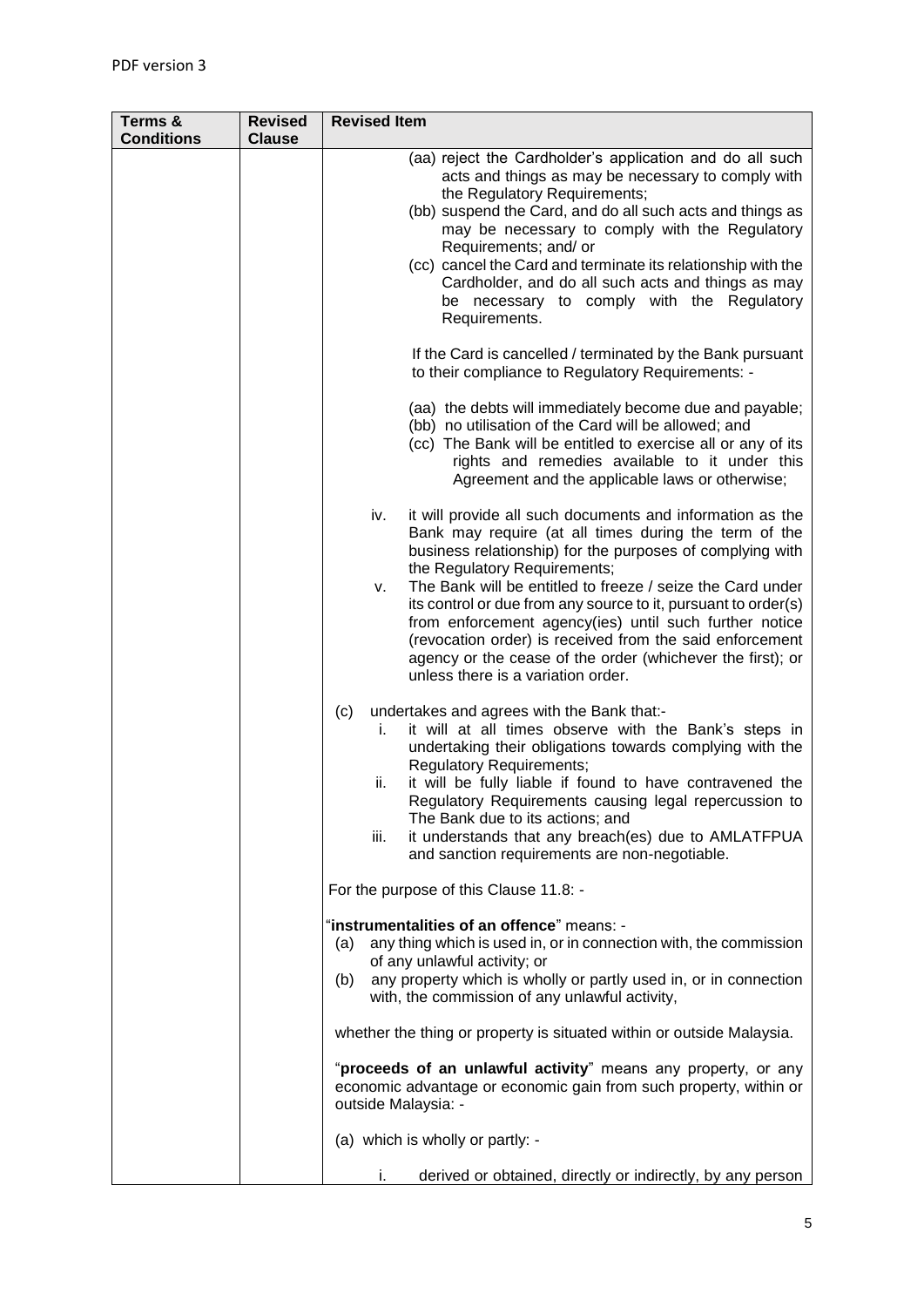| Terms &<br><b>Conditions</b> | <b>Revised</b><br><b>Clause</b>                                    | <b>Revised Item</b>                                                                                                                                                                                                                                                                                                                                                                                                                                                                                                                                                                                                                                       |  |  |
|------------------------------|--------------------------------------------------------------------|-----------------------------------------------------------------------------------------------------------------------------------------------------------------------------------------------------------------------------------------------------------------------------------------------------------------------------------------------------------------------------------------------------------------------------------------------------------------------------------------------------------------------------------------------------------------------------------------------------------------------------------------------------------|--|--|
|                              |                                                                    | from any unlawful activity;<br>derived or obtained from a disposal or other dealings<br>ii.<br>with the property referred to in sub-clause (i); or<br>(iii) acquired using the property derived or obtained by<br>iii.<br>any person through any disposal or other dealings<br>referred to in sub-clause (i) or (ii); or                                                                                                                                                                                                                                                                                                                                  |  |  |
|                              |                                                                    | (b) which, wholly or partly, due to any circumstances such as its<br>nature, value, location or place of discovery, or to the time,<br>manner or place of its acquisition, or the person from whom it<br>was acquired, or its proximity to other property referred to in sub-<br>clause (a)(i), (ii) or (iii), can be reasonably believed to be property<br>falling within the scope of sub-clause (a) (i), (ii) or (iii);                                                                                                                                                                                                                                |  |  |
|                              |                                                                    | "property" means: -<br>(a) assets of every kind, whether corporeal or incorporeal, moveable<br>or immovable, tangible or intangible, however acquired; or<br>(b) legal documents or instruments in any form, including electronic<br>or digital, evidencing title to, or interest in, such assets, including<br>currency, bank credits, deposits and other financial resources,<br>traveller's cheques, bank cheques, money orders, capital market<br>products, drafts and letters of credit,                                                                                                                                                             |  |  |
|                              |                                                                    | whether situated within or outside Malaysia, and includes a legal or<br>equitable interest, whether full or partial, in any such property;                                                                                                                                                                                                                                                                                                                                                                                                                                                                                                                |  |  |
|                              |                                                                    | "unlawful activity" means: -<br>(a) any activity which constitutes any serious offence or any foreign<br>serious offence; or<br>any activity which is of such a nature, or occurs in such<br>(b)<br>circumstances, that it results in or leads to the commission of any<br>serious offence or any foreign serious offence,                                                                                                                                                                                                                                                                                                                                |  |  |
|                              |                                                                    | regardless whether such activity, wholly or partly, takes place within<br>or outside Malaysia;                                                                                                                                                                                                                                                                                                                                                                                                                                                                                                                                                            |  |  |
|                              |                                                                    | "serious offence" means: -<br>any of the offences specified in the Second Schedule of<br>(a)<br>AMLATFPUA;<br>an attempt to commit any of those offences; or<br>(b)<br>the abetment of any of those offences;<br>(c)                                                                                                                                                                                                                                                                                                                                                                                                                                      |  |  |
|                              |                                                                    | "transaction" includes an arrangement to open an account involving<br>two or more persons and any related transaction between any of the<br>persons concerned and another.                                                                                                                                                                                                                                                                                                                                                                                                                                                                                |  |  |
|                              | <b>Inclusion</b><br>of<br>additional<br>clause<br>under<br>item 17 | 17<br><b>MACCA</b><br>17.1<br>The Cardholder has been advised to read and understand<br>a)<br>and has read and understood the anti-corruption and anti-<br>bribery policies and procedures of the Bank that are available<br>on RHB website at www.rhbgroup.com. The Cardholder will<br>be notified by the Bank of any amendments or revisions to<br>the anti-corruption and anti-bribery policies and procedures<br>of the Bank, and the Cardholder will also to read and<br>understand such amendments or revision, which will be<br>made available on RHB's website at www.rhbgroup.com. The<br>Cardholder further understands that the Cardholder may |  |  |